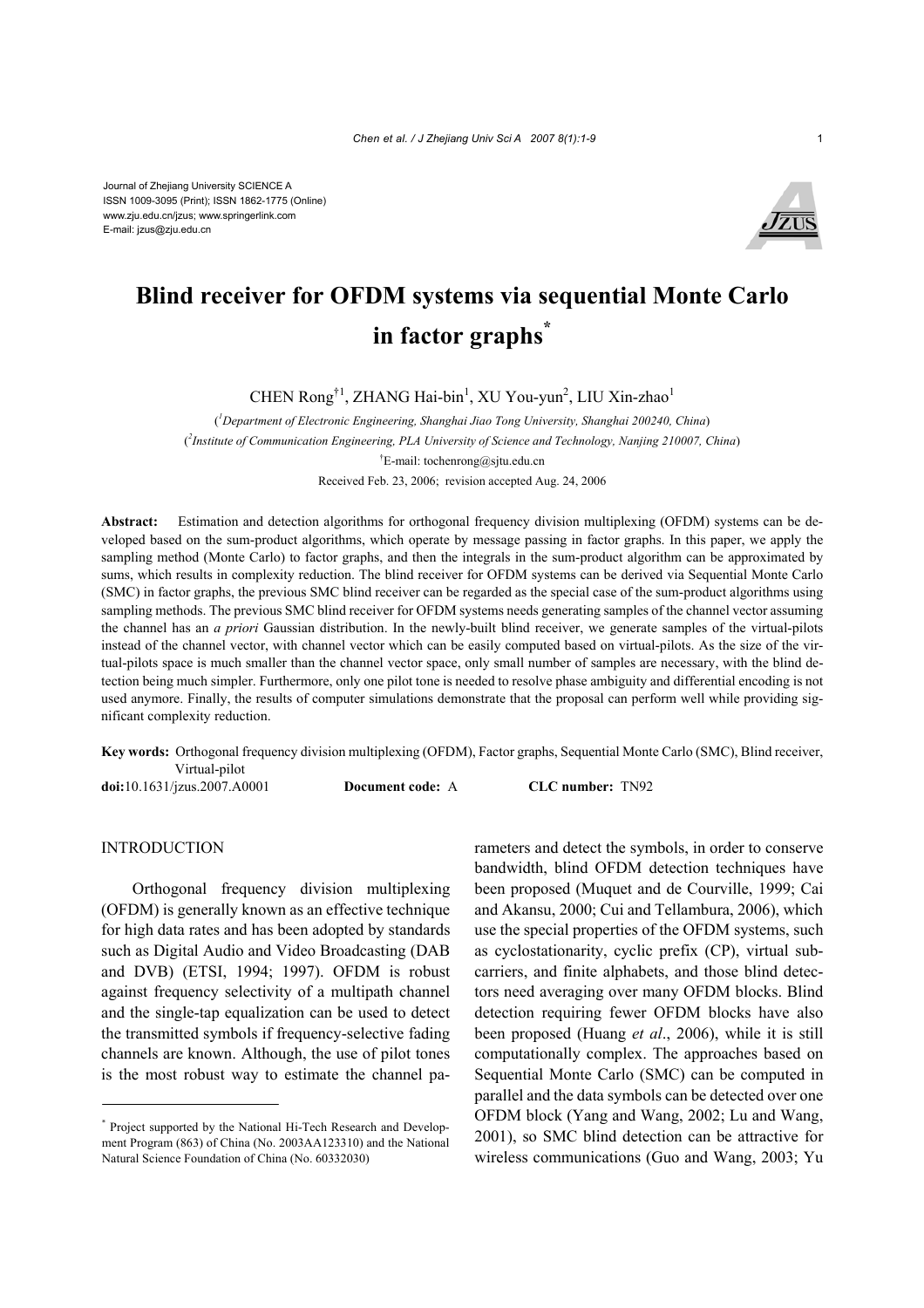2 *Chen et al. / J Zhejiang Univ Sci A 2007 8(1):1-9*

*et al*., 2006).

It is known that unified receiver can be developed based on sum-product algorithms operating in factor graphs (Worthen and Stark, 2001; Loeliger, 2004). In this paper, we develop an improved blind detection via the sum-product algorithm and Monte Carlo approximation, with the previous SMC blind detection (Yang and Wang, 2002) being regarded as the special case of the proposal. Under the state-space framework, the channels are high dimensional continuous variables, and thus quite large number of samples are needed in order to promise the accuracy of Monte Carlo approximation. We draw the initial samples of virtual-pilots instead of drawing the initial samples of the channel vector directly, which results in significant complexity reduction. To resolve the phase ambiguity, only one pilot tone is required and the differential encoding is not necessary anymore. The simulation results show that the proposal can provide performance improvement while reducing computational complexity.

## SIGNAL MODEL

The discrete-time baseband equivalent model of OFDM systems is considered. In an OFDM system, the information bit stream  ${b_i}$  is encoded and then the resulting code bit stream is interleaved. After interleaving, the interleaved code bit stream  $\{c_{m,i}\}\$ is then passed to a modulator, which maps each *J*-dimensional binary bit vector  $[c_{m,1}, c_{m,2}, \ldots, c_{m,J}]$ <sup>T</sup> to a complex symbol  $X_m$  from the  $2^J$ -ary symbol alphabet  $S = \{\alpha_i | i=1,\ldots,2^J\}$ . The symbol stream  $\{X_m\}$  is partitioned into blocks, with each block consisting of *N* symbols which can be expressed as an *N*×1 column vector

$$
\mathbf{X} = [X_0, X_1, \dots, X_{N-1}]^{\mathrm{T}}.
$$
 (1)

After taking inverse discrete Fourier transform (IDFT) of the vector  $X$ , the sampled signal in the time domain can be expressed as

$$
x = \mathcal{Q}^{\mathrm{H}} X,\tag{2}
$$

where H denotes conjugate transpose,  $\boldsymbol{O}$  is the standard *N*-dimensional DFT matrix with

$$
Q(l,k) = \frac{1}{\sqrt{N}} e^{-j(2\pi lk)/N}, \ 0 \le l, k < N. \tag{3}
$$

Assume that the cyclic prefix (CP) of length equal to channel memory is inserted in each OFDM block to eliminate interblock interference (IBI), and then over an OFDM block duration, the received signal vector can be written as

$$
y = Hx + z = HQ^{\mathrm{H}}X + z, \tag{4}
$$

where  $v, x, z \in \mathbb{C}^N$ ,  $H \in \mathbb{C}^{N \times N}$  and *z* is the Gaussian noise vector with variance  $\sigma_n^2$ , and the  $(p,q)$ th component of the channel matrix  $H$  can be written as

$$
H(p,q) = \begin{cases} h_{p-q}, & 0 \le p-q < L, \\ h_{p-q+N}, & p-q+N < L, \\ 0, & \text{otherwise,} \end{cases}
$$
 (5)

where  $h=[h_1,\ldots,h_{L-1}]$ <sup>T</sup> represents the sampled channel impulse response and *L* is the maximum channel delay. It can be seen that the channel matrix  $H$  is a circular matrix.

Output of the DFT operation at the receiver for an OFDM block can be written as

$$
Y = Qy = QHQ^{\mathrm{H}}X + Z = GX + Z, \qquad (6)
$$

where *Y*, *X* and *Z* are the DFTs of *y*, *x* and *z*, respectively. We can write *Y* as

$$
\boldsymbol{Y} = [Y_0, Y_1, \dots, Y_{N-1}]^{\mathrm{T}} \in \mathbb{C}^{N \times 1},\tag{7}
$$

and we can regard *G* as the channel matrix in frequency domain. As *H* is a circular matrix, *G* becomes a diagonal matrix, and then the received signal at the *k*th subcarrier can be written as

$$
Y_k = Q(k,k)X_k + Z_k = \mathbf{Q}'(k,:)hX_k + Z_k, \quad (8)
$$

where

$$
Q(k,k) = \sum_{l=0}^{L-1} h(l) e^{-j(2\pi kl)/N}, \qquad (9)
$$

*Q*′ is a matrix constructed from the first *L* columns of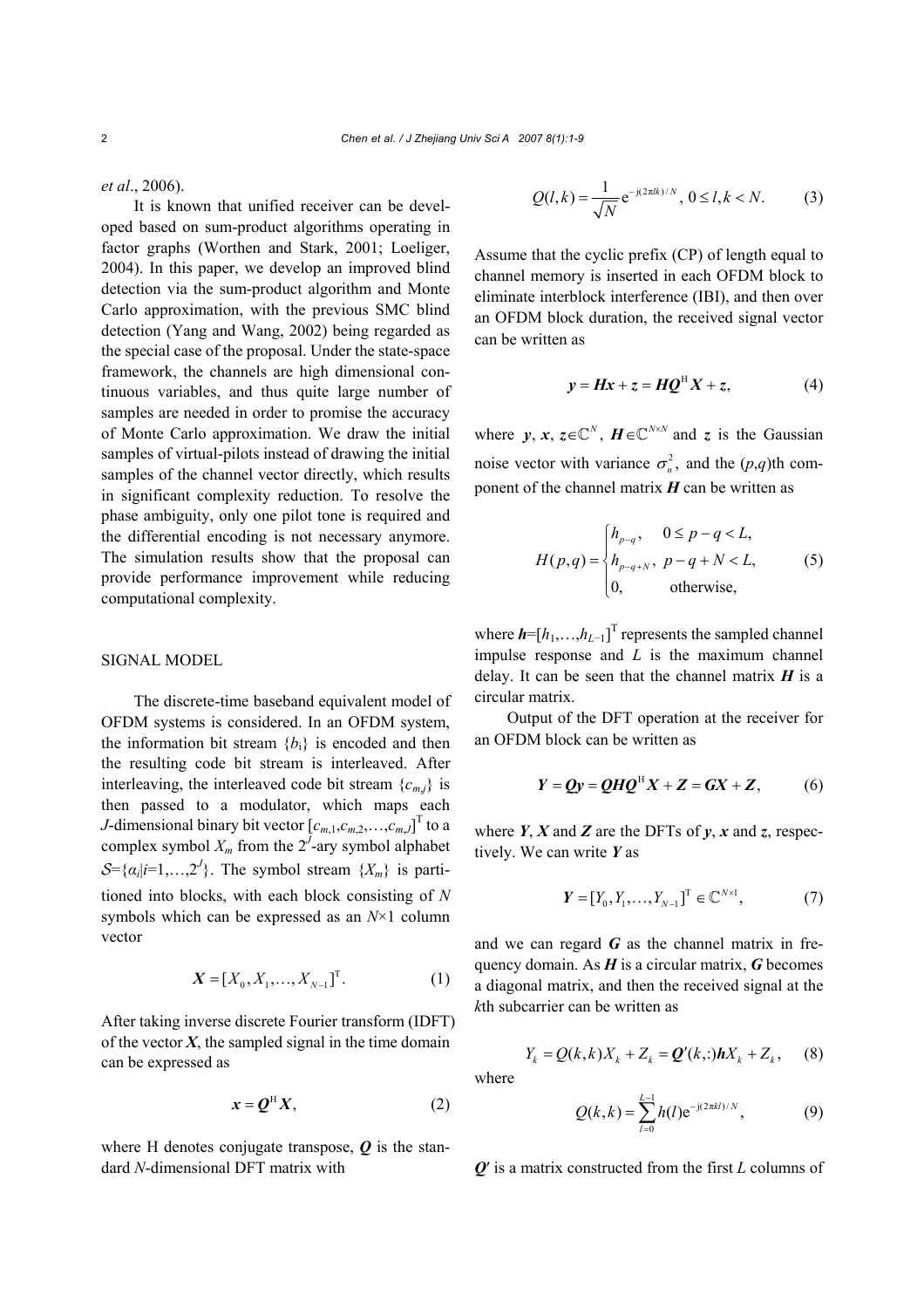matrix **Q** multiplied by a factor  $\sqrt{N}$ , and  $\mathbf{Q}'(k,.)$  denotes the *k*th row of matrix *Q*′.

In fact, we can rewrite Eq.(6) as

$$
Y = X'G' + Z = X'Q'h + Z = Bh + Z, \qquad (10)
$$

where  $X'$  is a diagonal matrix having  $X$  as its main diagonal.

## SEQUENTIAL MONTE CARLO IN FACTOR GRAPHS

Consider a communication system. Let *x*0:*n*=  ${x_0, x_1,...,x_n}$  and  ${y_{0:n}} = {y_0, y_1,...,y_n}$  denote respectively the unobserved transmitted signals and the observed received signals up to the time *n*. Assume the communication system is a dynamic system modeled in state-space form

$$
x_n = \Psi(x_{n-1}, u_n), \ \ y_n = \Omega(x_n, v_n), \tag{11}
$$

where  $u_n$  and  $v_n$  are independent noise.

For the dynamic system described in Eq.(11), the *a posterior* probability function  $p(x_{0:n}|y_{0:n})$  can be factored as (Punskaya *et al*., 2002)

$$
p(x_{0:n} | y_{0:n}) \propto p(x_{0:n}) p(y_{0:n} | x_{0:n})
$$
  
=  $p(x_0) \prod_{i=0}^{n} p(y_i | x_i) p(x_i | x_{i-1}),$  (12)

where  $\infty$  denotes equality up to a scale factor. This factorization can be represented by the factor graph shown in Fig.1a and Fig.1b.



**Fig.1 Factor graphs for communication systems**

The receiver for the communication system must deal with the problem of computing the Minimum Mean Square Estimate (MMSE) of  $x_{0n}$ , which is

$$
\widehat{x}_{0:n} = \int x_{0:n} p(x_{0:n} \mid y_{0:n}) \mathrm{d}x_{0:n}.\tag{13}
$$

The important sampling method can be used to approximate this intractable integral (Yang and Wang, 2002; Liu and Chen, 1998; Punskaya, 2003). Assume the samples  $\{x_{0:n}^{(j)}\}_{j=1}^M$  are drawn from the trial distribution  $q(x_{0:n}|y_{0:n})$  instead of the distribution  $p(x_{0:n}|y_{0:n})$ , then the MMSE estimate of  $x_{0:n}$  can be rewritten as

$$
\hat{x}_{0:n} = \sum_{j=1}^{M} x_{0:n}^{(j)} \tilde{w}_{n}^{(j)},
$$
\n
$$
\hat{p}(x_{0:n} | y_{0:n}) = \sum_{j=1}^{M} \tilde{w}_{n}^{(j)} \delta(x_{0:n} - x_{0:n}^{(j)}),
$$
\n
$$
w_{n}^{(j)} = \frac{p(x_{0:n}^{(j)} | y_{0:n})}{q(x_{0:n}^{(j)} | y_{0:n})} \propto \frac{p(y_{0:n} | x_{0:n}^{(j)}) p(x_{0:n}^{(j)})}{q(x_{0:n}^{(j)} | y_{0:n})},
$$
\n
$$
\tilde{w}_{n}^{(j)} = w_{n}^{(j)} / \sum_{i=1}^{M} w_{n}^{(i)},
$$
\n(14)

where *δ*(⋅) denotes Dirac (Kronecker) delta function and  $w_{n}^{(j)}$  are so-called importance weight whose recursive expression can be written as (Yang and Wang, 2002)

$$
w_n^{(j)} \propto w_{n-1}^{(j)} \cdot \frac{p(y_n | x_n^{(j)}) p(x_n^{(j)} | x_{n-1}^{(j)})}{q(x_n^{(j)} | x_{0:n-1}^{(j)}, y_{0:n})}. \hspace{1cm} (15)
$$

Return to the factor graph shown in Fig.1b, in which the sum-product algorithm can be developed (Worthen and Stark, 2001; Loeliger, 2004). Furthermore, the importance sampling method is used to approximate the integrals by the sums. The sum-product algorithm can be initialized by drawing samples  $x_0^{(j)}$  from the initial probability density  $p(x_0)$ and setting  $w_0^{(j)} = 1$  for  $j = 1, \ldots, M$ . For the *j*th sample  $x_0^{(j)}$ , the probability of which can be written as  $p(x_0)\delta(x_0 - x_0^{(j)})$ . For simplicity, let  $f_i$  denote the function nodes  $p(x_i|x_{i-1})$  and  $g_i$  denote the function nodes  $p(y_i|x_i)$  in Fig.1b. Let  $\mu_{a\rightarrow b}$  denote the message passed from node *a* to node *b*. Based on the sum-product update rule in factor graphs, we have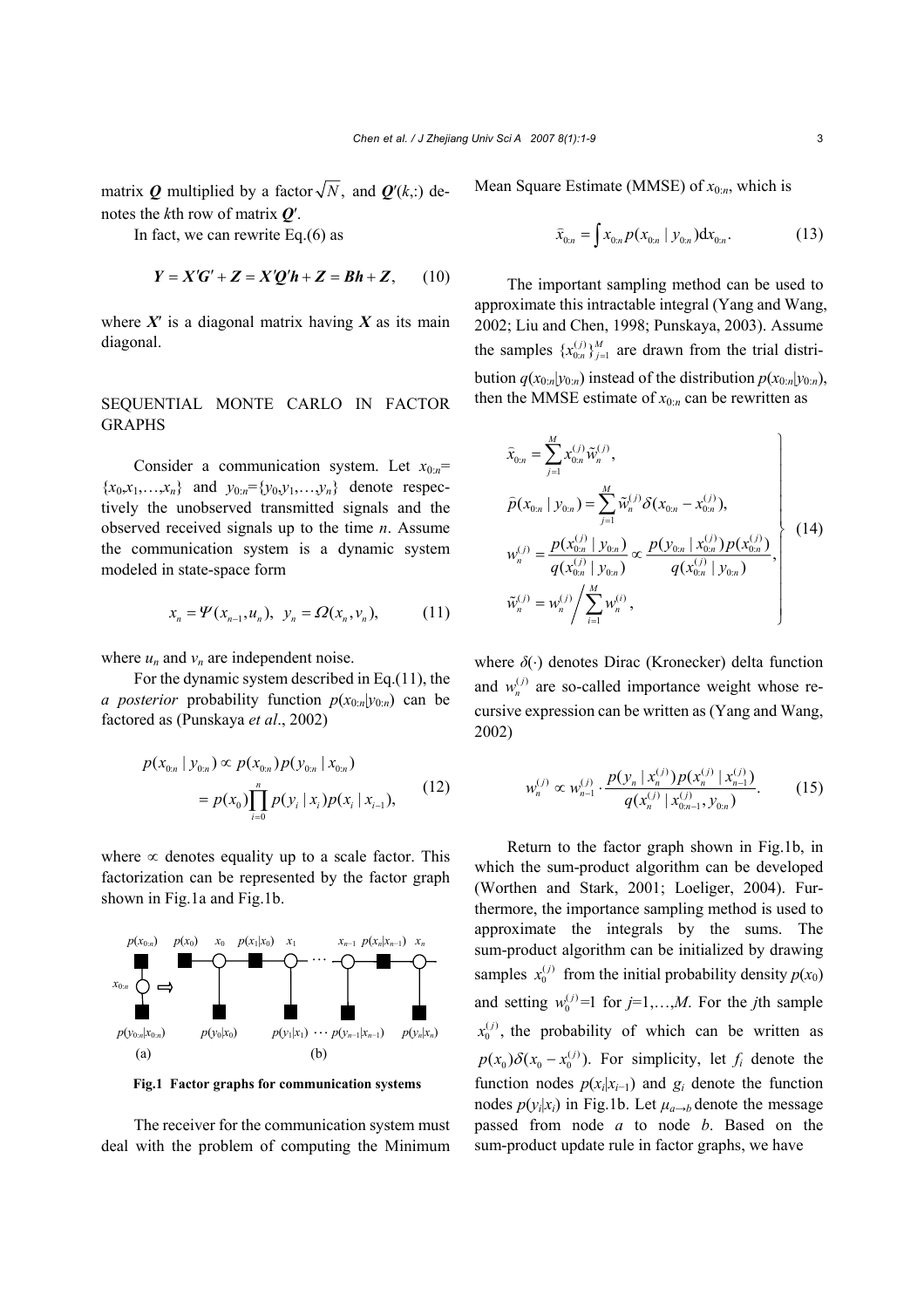$$
\mu_{x_0 \to f_1} = p(x_0) \delta(x_0 - x_0^{(j)}) p(y_0 | x_0), \n\mu_{f_1 \to x_1} = \int p(x_0) \delta(x_0 - x_0^{(j)}) p(y_0 | x_0) p(x_1 | x_0) dx_0 \n\propto p(x_1 | x_0^{(j)}, y_0), \n\mu_{f_1 \to x_1} \cdot \mu_{g_1 \to x_1} = p(x_1 | x_0^{(j)}, y_0) p(x_1 | y_1) \propto p(x_1 | x_0^{(j)}, y_{01}).
$$
\n(16)

The *j*th sample of  $x_1$  can be generated from probability  $p(x_1 | x_0^{(j)}, y_{0:1})$ . Consider using importance sampling,  $x_1^{(j)}$  is drawn from  $q(x_1 | x_0^{(j)}, y_{0:1})$ , and then the message passed from  $x_1$  to  $f_2$  can be written as

$$
\mu_{x_1 \to f_2} = p(x_1 | x_0^{(j)}, y_{0:1}) \delta(x_1 - x_1^{(j)}), \quad (17)
$$

and the messages up to the time *n* can be generated as

$$
\mu_{x_{n-1}\to f_n} = p(x_{n-1} | x_{0n-2}^{(j)}, y_{0n-1}) \delta(x_{n-1} - x_{n-1}^{(j)})
$$
\n
$$
\mu_{f_n \to x_n} = \int p(x_{n-1} | x_{0n-2}^{(j)}, y_{0n-1}) \delta(x_{n-1} - x_{n-1}^{(j)}) p(x_n | x_{n-1}) dx_{n-1}
$$
\n
$$
\propto p(x_n | x_{0n-1}^{(j)}, y_{0n-1})
$$
\n
$$
\mu_{f_n \to x_n} \cdot \mu_{g_n \to x_n} = p(x_n | x_{0n-1}^{(j)}, y_{0n-1}) p(y_n | x_n) \propto p(x_n | x_{0n-1}^{(j)}, y_{0n})
$$
\n(18)

Note that  $y_n$  is independent of  $x_{0:n-1}$  and  $y_{0:n-1}$ , the sample  $x_n^{(j)}$  can be generated from  $q(x_n | x_{0:n-1}^{(j)}, y_{0:n})$ . It is shown that the above sum-product algorithm aided by importance sampling is indeed the Sequence Monte Carlo method.

#### NEWLY-BUILT BLIND DETECTOR FOR OFDM

For the OFDM system described by Eqs.(6) and (10), let  $X_{0:k} = \{X_0, X_1, \ldots, X_k\}$  and  $Y_{0:k} = \{Y_0, Y_1, \ldots, Y_k\}$ respectively denote the transmitted signals and the received signals in frequency domain up to the *k*th subcarrier. The aim of the blind receiver is to estimate the *a posterior* symbol probability

$$
p(X_k = a_i | Y_{0:k}), \ a_i \in S; \ k = 0, \dots, N-1 \quad (19)
$$

based on the received signals up to the *k*th subcarriers  $Y_{0:k}$  and the *a priori* symbol probability of  $X_k$ , without knowing the channel *h*. From Eq.(14), the approximation of Eq.(19) can be written as

$$
P(X_k = a_i | Y_{0:k}) \cong \sum_{j=1}^{M} \delta(X_k - a_i) \tilde{w}_k^{(j)}, \ a_i \in S \quad (20)
$$

with samples  $\{X_k^{(j)}\}_{j=1}^M$  drawn from the trial distribution  $q(X_k | X_{0:k-1}^{(j)}, Y_{0:k})$ , and a useful choice of the trial distribution is of the form

$$
q(X_k | X_{0:k-1}^{(j)}, Y_{0:k}) = p(X_k | X_{0:k-1}^{(j)}, Y_{0:k}), \qquad (21)
$$

and thus the weights in Eq.(15) can be rewritten as (Yang and Wang, 2002; Lu and Wang, 2001)

$$
w_k^{(j)} \propto w_{k-1}^{(j)} \cdot p(Y_k \mid X_{0:k-1}^{(j)}, Y_{0:k-1}). \tag{22}
$$

## **Detector via SMC in factor graphs**

Let  $p(Y_{0:N-1}, X_{0:N-1}, h)$  denote the joint probability mass function of the received signals *Y*0:*N*−1, the transmitted signals  $X_{0:N-1}$  and the channel vector  $h$ , which factors as

$$
p(Y_{0:N-1}, X_{0:N-1}, \boldsymbol{h}) = \prod_{i=0}^{N-1} p(Y_i | X_i, \boldsymbol{h}) p(X_i) p(\boldsymbol{h}), (23)
$$

whose factor graph is shown in Fig.2, where  $T(X_0,$  $X_1, \ldots, X_{N-1}$ ) denotes the code constraint. Since the interleaver after channel encoding is employed, the transmitted symbols can be supposed to be independent, i.e.  $T(X_0, X_1, \ldots, X_{N-1}) = p(X_0)p(X_1) \ldots p(X_{N-1}).$ We can develop the sum-product algorithm aided by important sampling in the factor graph shown in Fig.2. For simplicity, let  $f_k$  denote function node  $p(Y_k|X_k,h)$ and *T* denote function node  $T(X_0, X_1, \ldots, X_{N-1})$ . Up to the 0th subcarrier, the messages are generated as follows



**Fig.2 Factor graph for the OFDM system**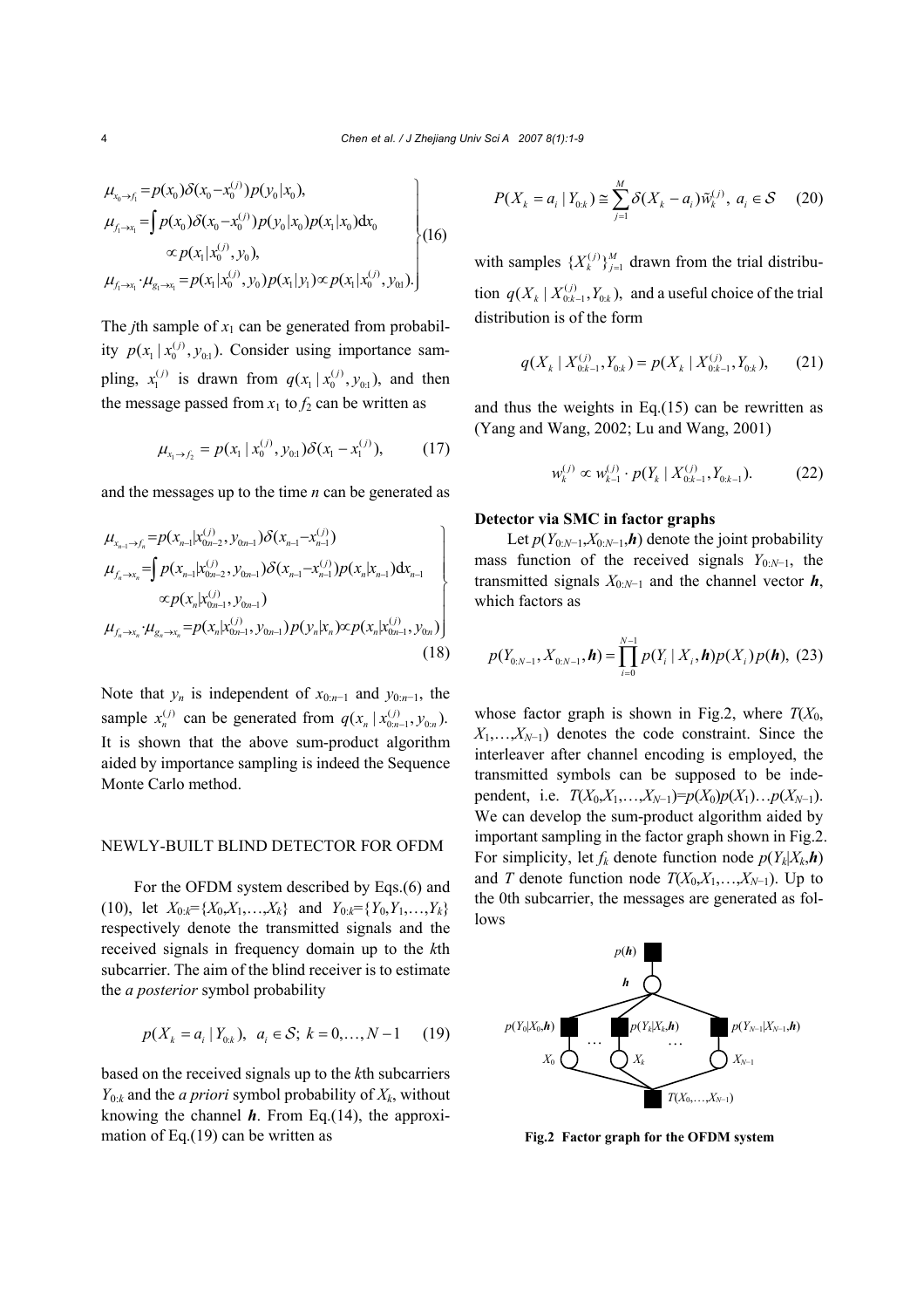$$
\mu_{f_0 \to X_0} = \int p(\mathbf{h}) p(Y_0 | X_0, \mathbf{h}) \mathrm{d}\mathbf{h} = p(Y_0 | X_0),
$$
  

$$
\mu_{f_0 \to X_0} \cdot \mu_{T \to X_0} = p(Y_0 | X_0) p(X_0) \propto p(X_0 | Y_0).
$$
 (24)

The *j*th sample  $X_0^{(j)}$  can be generated from  $p(Y_0|X_0)$ , and then we have

$$
\mu_{X_0 \to f_0} = p(X_0 | Y_0) \delta(X_0 - X_0^{(j)}), \n\mu_{f_0 \to h} = p(X_0 | Y_0) \delta(X_0 - X_0^{(j)}) p(Y_0 | X_0, h) \n\propto p(Y_0 | X_0^{(j)}, h), \n\mu_{f_1 \to X_1} = \int p(h) p(Y_0 | X_0^{(j)}, h) p(Y_1 | X_1, h) dh \n\propto p(Y_1 | X_1, X_0^{(j)}, Y_0), \n\mu_{f_1 \to X_1} \cdot \mu_{T \to X_1} = p(Y_1 | X_1, X_0^{(j)}, Y_0) p(X_1) \n\propto p(X_1 | X_0^{(j)}, Y_{0:1}).
$$
\n(25)

The *j*th sample  $X_1^{(j)}$  can be generated from  $p(X_1 | X_0^{(j)}, Y_{0:1})$ , and then we have

$$
\mu_{X_1 \to f_1} = p(X_1 | X_0^{(j)}, Y_{01}) \delta(X_1 - X_1^{(j)}), \n\mu_{f_1 \to h} = p(X_1 | X_0^{(j)}, Y_{01}) \delta(X_1 - X_1^{(j)}) p(Y_1 | X_1, h) \n\propto p(Y_{01} | X_{01}^{(j)}, h).
$$
\n(26)

The messages up to the *k*th subcarrier can be written as

$$
\mu_{f_k \to X_k} = \int p(\mathbf{h}) p(Y_{0:k-1} | X_{0:k-1}^{(j)}, \mathbf{h}) p(Y_k | X_k, \mathbf{h}) d\mathbf{h}
$$
\n
$$
\propto p(Y_k | X_k, X_{0:k-1}^{(j)}, Y_{0:k-1}),
$$
\n
$$
\mu_{f_k \to X_k} \cdot \mu_{T \to X_k} = p(Y_k | X_k, X_{0:k-1}^{(j)}, Y_{0:k-1}) \cdot p(X_k | X_{0:k-1}^{(j)}, Y_{0:k-1}) \propto p(X_k | X_{0:k-1}^{(j)}, Y_{0:k}),
$$
\n
$$
\mu_{X_k \to f_k} = p(X_k | X_{0:k-1}^{(j)}, Y_{0:k}) \delta(X_k - X_k^{(j)}).
$$
\n(27)

Note that  $X_k$  is independent of  $X_{k-1}$  and  $Y_{k-1}$ , and  $X_k^{(j)}$  is generated from  $p(X_k | X_{0:k-1}^{(j)}, Y_{0:k})$ . If the number of samples is *M*, then the sum-product algorithms for  $j=1,...,M$  are developed in parallel. Let

$$
\alpha_{k,i}^{(j)} \triangleq p(Y_k | X_{0:k-1}^{(j)}, Y_{0:k-1}, X_k = \alpha_i) P(X_k = \alpha_i | X_{0:k-1}^{(j)}, Y_{0:k-1})
$$
  
 
$$
\propto P(X_k = a_i | X_{0:k-1}^{(j)}, Y_{0:k}), a_i \in S,
$$
 (28)

and the predictive distribution can be computed as

$$
p(Y_k | X_{0k-1}^{(j)}, Y_{0k-1}) = \sum_{a_i \in \mathcal{S}} \{p(Y_k | X_{0k-1}^{(j)}, Y_{0k-1}, X_k = a_i) - P(X_k = a_i | X_{0k-1}^{(j)}, Y_{0k-1})\} = \sum_{a_i \in \mathcal{S}} \alpha_{k,i}^{(j)}.
$$
(29)

As the signal models are regarded as Gaussians, we can compute the messages in Eq.(27) straightforwardly. Assume that *h* has *a priori* Gaussian distribution, i.e.,  $p(h) \sim \mathcal{N}_c(h_-, \Sigma_-)$ , then we have

$$
p(\boldsymbol{h}) p(Y_{0:k-1} | X_{0:k-1}^{(j)}, \boldsymbol{h}) \propto p(\boldsymbol{h} | X_{0:k-1}^{(j)}, Y_{0:k-1})
$$
  
~  $\sim \mathcal{N}_c(\boldsymbol{h}_{k-1}^{(j)}, \boldsymbol{\Sigma}_{k-1}^{(j)}),$  (30)

where

$$
\boldsymbol{h}_{k}^{(j)} \triangleq \sum_{k}^{(j)} \left[ \sum_{-1}^{-1} \boldsymbol{h}_{-1} + \frac{1}{\sigma_{n}^{2}} \sum_{i=0}^{k} (X_{i}^{(j)} \boldsymbol{Q}'(i,:))^{H} Y_{i} \right],
$$
\n
$$
\sum_{k}^{(j)} \triangleq \left[ \sum_{-1}^{-1} + \frac{1}{\sigma_{n}^{2}} \sum_{i=0}^{k} (X_{i}^{(j)} \boldsymbol{Q}'(i,:))^{H} X_{i}^{(j)} \boldsymbol{Q}'(i,:) \right]^{-1} .
$$
\n(31)

Following the matrix inversion lemma, Eq.(31) can be rewritten as (Yang and Wang, 2002)

$$
\mathbf{h}_{k}^{(j)} = \mathbf{h}_{k-1}^{(j)} + \frac{Y_{k} - \mu_{k}^{(j)}}{\sigma_{k}^{2(j)}} \xi,
$$
\n
$$
\Sigma_{k}^{(j)} = \Sigma_{k-1}^{(j)} - \frac{1}{\sigma_{k}^{2(j)}} \xi \xi^{H},
$$
\n
$$
\xi \triangleq \Sigma_{k-1}^{(j)} (X_{k}^{(j)} \mathbf{Q}'(k,:))^{H}.
$$
\n(32)

It is shown that the conditional channel response is a Gaussian random variable. From Eq.(27) we have

$$
p(Y_k | X_k, X_{0:k-1}^{(j)}, Y_{0:k-1}) \sim \mathcal{N}_{\mathbf{c}}(\mu_k^{(j)}, \sigma_k^{2(j)}),
$$
  
\n
$$
\mu_k^{(j)} = X_k \mathbf{Q}'(k, :) \mathbf{h}_{k-1}^{(j)},
$$
  
\n
$$
\sigma_k^{2(j)} = \sigma_n^2 + X_k \mathbf{Q}'(k, :) \Sigma_{k-1}^{(j)} (X_k \mathbf{Q}'(k, :))^{\mathrm{H}}.
$$
\n(33)

Assume that the symbol  $X_k$  has an *a priori* Gaussian distribution, i.e.,  $p(X_k) \sim \mathcal{N}_c(\overline{X}_k, V_k)$ , and then from Eq.(27) the trial distribution can be computed as

$$
p(X_k | X_{0:k-1}^{(j)}, Y_{0:k}) \propto p(Y_k | X_k, X_{0:k-1}^{(j)}, Y_{0:k-1}) p(X_k) \\
\sim \mathcal{N}_c(\nu_k^{(j)}, \varsigma_k^{2(j)}),
$$
\n
$$
\nu_k^{(j)} = \varsigma_k^{2(j)} \left[ V_k^{-1} \overline{X}_k + \frac{1}{\sigma_k^{2(j)}} (\mathbf{Q}'(k,:) \mathbf{h}_{k-1}^{(j)})^{\mathrm{H}} Y_k \right],
$$
\n
$$
\varsigma_k^{2(j)} = \left[ V_k^{-1} + \frac{1}{\sigma_k^{2(j)}} (\mathbf{Q}'(k,:) \mathbf{h}_{k-1}^{(j)})^{\mathrm{H}} \mathbf{Q}'(k,:) \mathbf{h}_{k-1}^{(j)} \right]^{-1},
$$
\n(34)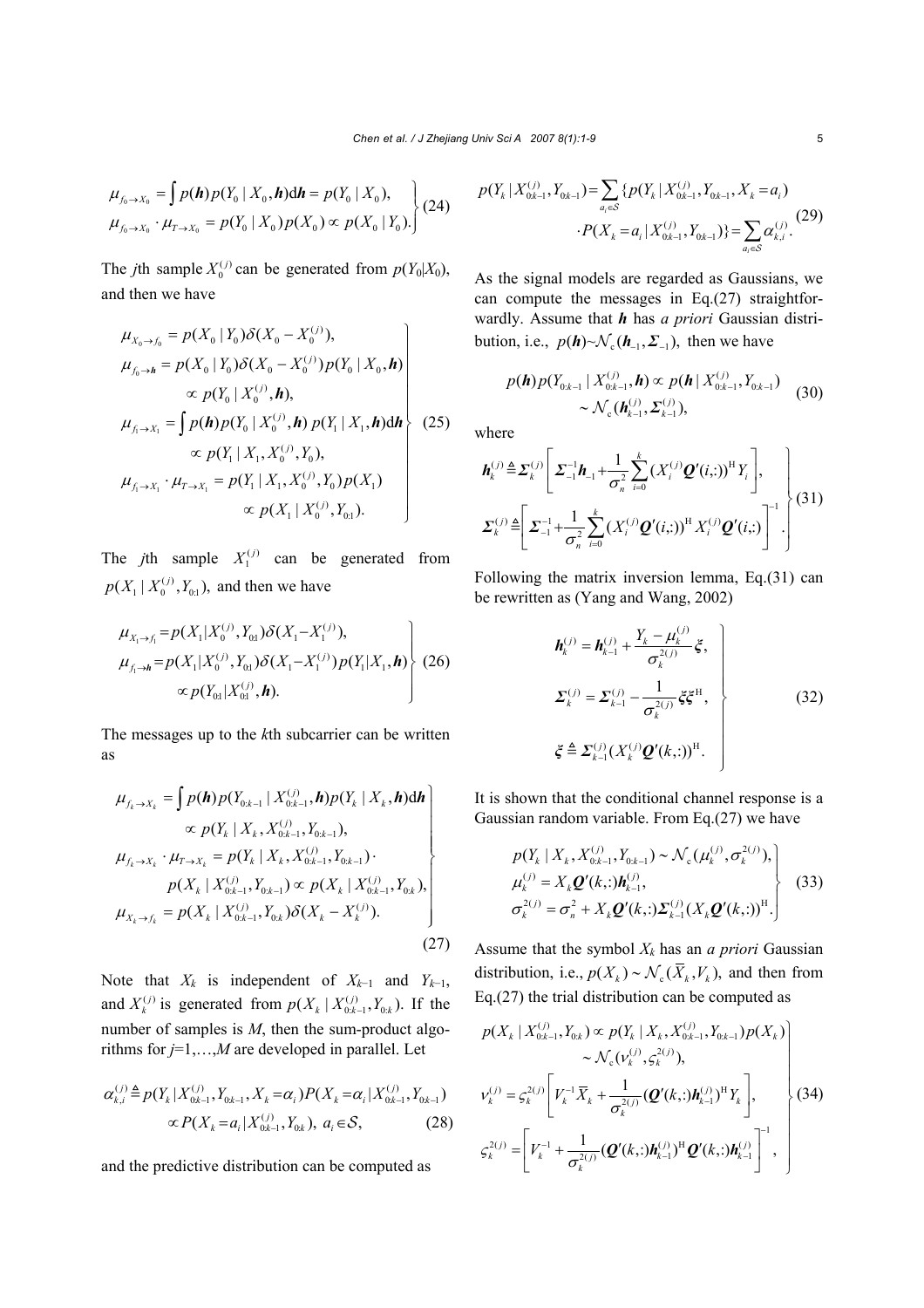and then by setting  $X_k = \alpha_i$  ( $a_i \in S$ ) in Eq.(34), the probability  $\alpha_{k,i}^{(j)}$  can be computed as

$$
\alpha_{k,i}^{(j)} = \frac{1}{\pi \varsigma_k^{2(j)}} \exp \left\{ -\frac{\left\| a_i - v_k^{(j)} \right\|^2}{\varsigma_k^{2(j)}} \right\}, \quad a_i \in \mathcal{S}. \tag{35}
$$

After computing the probability  $\alpha_{k,i}^{(j)}$ , we can draw  $X_k^{(j)} = a_i$  from the set S.

The above calculation shows that generating samples of the channels and the data symbols are performed alternately. The trial distribution, from which samples of the data symbol on the *k*th subcarrier are drawn, is computed based on the channel up to the (*k*−1)th recursion. And the channel up to the *k*th recursion can be updated based on the samples of the data symbol on the *k*th subcarrier. However, at the beginning of SMC algorithm, channels or data symbols, whose samples should be generated first, that is a question. The channels are proposed to be drawn first in previous SMC blind detection (Yang and Wang, 2002; Lu and Wang, 2001). While in this paper, we try to draw the samples of the data symbols first, which can provide some advantages.

#### **Newly-built SMC detector**

It is well known that as OFDM is without noise, any *L* of the *N* available tones can be used for training to recover the channel *h* exactly, assuming the maximum channel length is *L*. While in AWGN, the MMSE estimate of *h* occurs when the set of *L* pilot tones is one of the sets  $\{k, k+N/L, \ldots, k+(L-1)N/L\}$ , *k*=0,1,…,*N*/*L*−1, i.e., pilot tones should be equispaced (Negi and Cioffi, 1998). Suppose we have chosen one set *k*(0),…,*k*(*L*−1), which are not pilot tones but data symbols in the blind receiver via SMC, which are called as virtual-pilots. Through drawing the samples of virtual-pilots, the samples of the channel vector can be generated, as the channel vector of *L* order can be computed based on *L* virtual-pilots.

**Theorem 1** Assuming the virtual-pilot tones are data symbols employing *M*-QAM modulation (including *M*-PSK), for a generated sample of virtual-pilot tones, in relation to which there are at most *M*−1 ambiguous samples, which results in phase ambiguity.

**Theorem 2** In OFDM systems, in order to resolve phase ambiguity, only one subcarrier is necessary to be used as pilot tone, which is used to generate the samples of the channel vector together with the samples of virtual-pilot tones.

**Proof** See Appendix A.

As shown in Fig.3, among these pilot tones, actually, only one pilot tone is training symbol, which is necessary to resolve the phase ambiguity inherent to any blind receiver, the others are data symbols, which are called virtual-pilots.



**Fig.3 Pilot allocation sheme**

Let 
$$
X_p^{(j)} = \{X_{k(0)}^{(j)}, X_{k(1)}^{(j)}, \ldots, X_{k(L-1)}^{(j)}\}
$$
  $(j=1,\ldots,M)$  be

the initial samples of the symbols on the pilot tones including one pilot and the other *L*−1 virtual-pilots, and then from Eq.(31), the initial samples of the channel vector can be computed as

$$
\left\{\n \begin{aligned}\n & \mathbf{h}_{-1}^{(j)} \triangleq \mathbf{\Sigma}_{-1}^{(j)} \left[ \mathbf{\Sigma}_{-1}^{-1} \mathbf{h}_{-1} + \frac{1}{\sigma_n^2} \sum_{i=0}^{L-1} \mathbf{\Xi}^{\mathrm{H}} Y_{k(i)} \right], \\
 & \mathbf{\Xi} \triangleq X_{k(i)}^{(j)} \mathbf{\mathbf{\mathcal{Q}}}'(k(i),:), \\
 & \mathbf{\Sigma}_{-1}^{(j)} \triangleq \left[ \mathbf{\Sigma}_{-1}^{-1} + \frac{1}{\sigma_n^2} \sum_{i=0}^{L-1} \mathbf{\Xi}^{\mathrm{H}} \mathbf{\Xi} \right]^{-1}.\n \end{aligned}\n \right\}\n \tag{36}
$$

After generating the initial samples of the channel vector, the SMC algorithm is performed by drawing the samples of data symbols and generating the samples of the channel vector in turn. The newly-built blind detector for OFDM systems via SMC in the factor graph is described as follows:

Initialization: Draw the initial samples  $\{X_p^{(j)}\}_{j=1}^M$ , and compute the initial samples of the channel vector based on Eq.(36); Set  $\{w_{-1}^{(j)}\}_{j=1}^M = 1$ 

For 
$$
(k=0,...,N-1)
$$
 {  
If k in the set  $k(0),...,k(L-1)$   
For  $(j=1,...,M)$  {  
Set  $X_k^{(j)}$  to be the initial sample;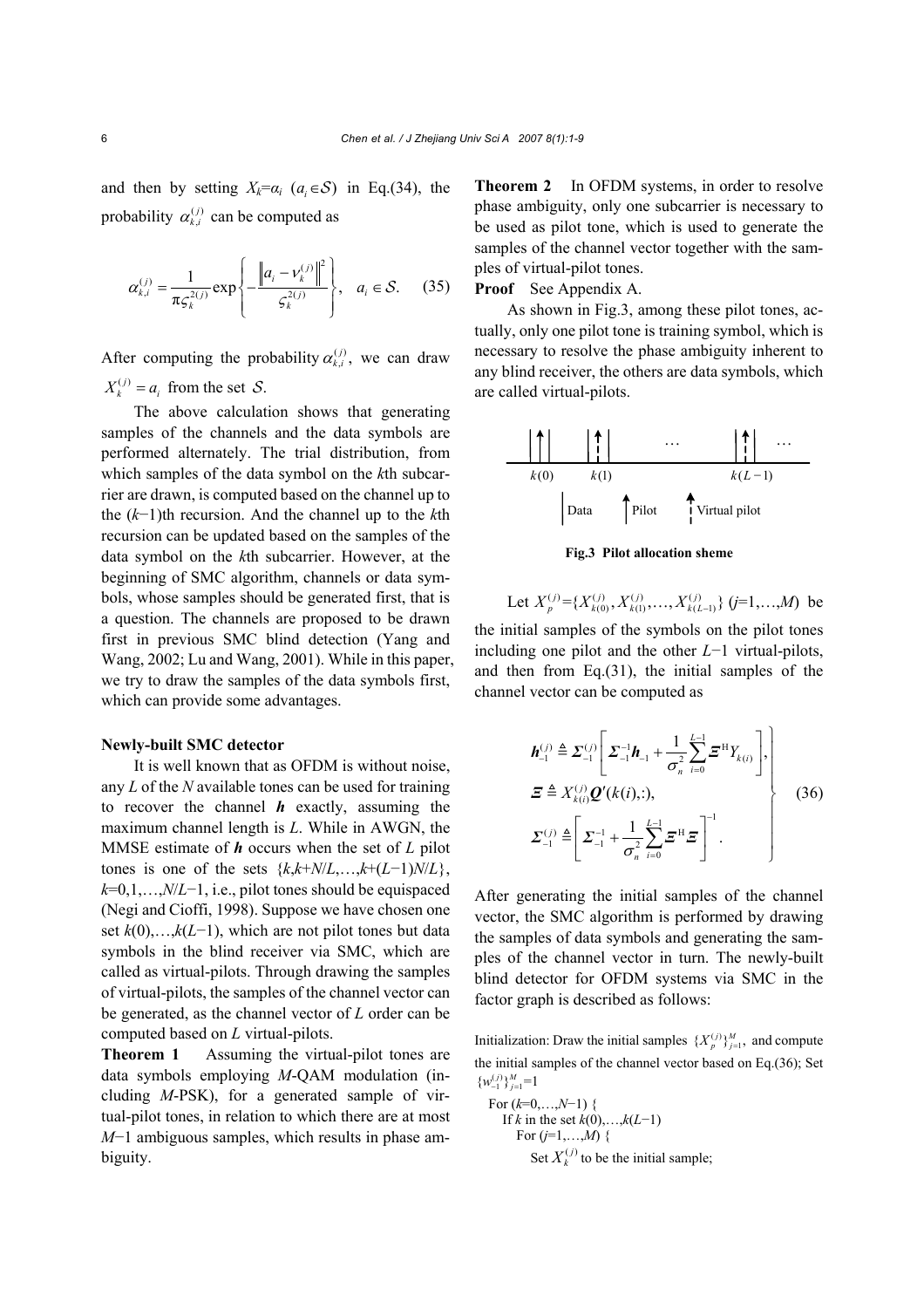$$
w_k^{(j)} = w_{k-1}^{(j)},
$$
  

$$
h_k^{(j)} = h_{k-1}^{(j)}, \Sigma_k^{(j)} = \Sigma_{k-1}^{(j)},
$$

} Else

For 
$$
(j=1,...,M)
$$
 {

For each  $a_i \in S$  compute  $\alpha_{k,i}^{(j)}$  based on Eq.(35);

Draw  $X_k^{(j)} = a_i$  from the set S with probability  $\alpha_{k,i}^{(j)}$ ; Compute the importance weight:

$$
w_k^{(j)} = w_{k-1}^{(j)} \cdot \sum_{a_i \in \mathcal{S}} \alpha_{k,i}^{(j)};
$$

Update the *a posterior* mean and covariance of channel vector based on Eq.(32);

}

}

Compute the *a posteriori* probability of the data symbol

$$
p(X_k = a_i | Y_{0:N-1}) \cong \sum_{j=1}^{M} \delta(X_k^{(j)} - a_i) \tilde{w}_{N-1}^{(j)}.
$$
 (37)

It can be seen that the initial samples  $\{X_p^{(j)}\}_{j=1}^M$ are drawn from a sample space composed of totally  $2J(L-1)$  points with  $X_{k(0)}$  being a pilot tone whose value is known, while the size of the channel space is infinite, apparently drawing samples of the vector  $X_p$ is simpler than drawing samples of the channel vector *h* directly.

## SIMULATION RESULTS

In our simulation, we employ Jakes channel model with *L*=4, with the power profile for each tap being 0, −3, −6, −9 dB respectively. We also simulate the system with channel order *L*=2 with the power profile for each tap being 0, −3 dB respectively. For simplicity, the entire channel bandwidth, i.e. 400 kHz, is divided into 64 subcarriers, i.e. *N*=64. A convolutional code with rate 1/2, constraint length 3 and generator (5, 7) in octal notation is used, and the BPSK and QPSK modulation methods are employed. Both previous blind SMC detection and the newly-built one are simulated. For the previous blind SMC detection, differential encoding is necessary with the first symbol being used as reference. While in our proposal, differential encoding is not necessary, one pilot is inserted in each OFDM block to resolve phase ambiguity, and subcarries {4, 20, 36, 52} are one pilot and three virtual-pilots, which are equispaced on FFT grid as shown in Fig.3.

Fig.4a shows the bit error rate (BER) of the newly-built SMC blind detection compared with the previous SMC detection. It is seen that the performance of the proposal is close to the lower bound achieved by coherent detection using pilot-aided



**Fig.4 BER performance of the newly-built blind SMC detection for OEM (a) compared with the previous one; (b) compared with different channel orders; (c) compared with QPSK modulation and different numbers of samples**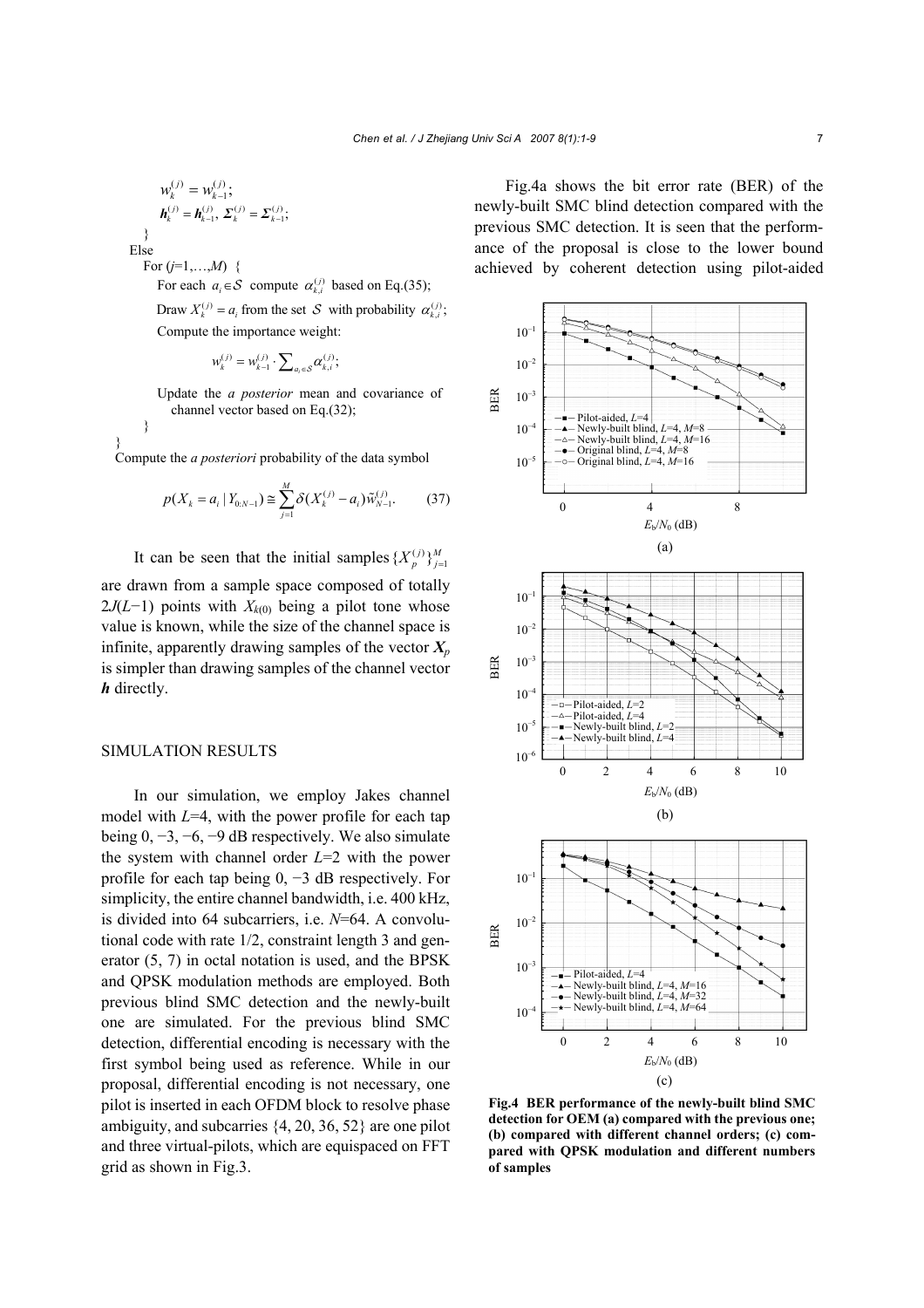estimation of channel at high SNR, while the proposal does not perform as well as the pilot-aided scheme at low SNR, with the previous blind SMC detection undergoing performance degradation compared with the lower bound. For the coded OFDM, the proposed blind detection outperforms the previous blind SMC detection because more channel information can be retrieved in the proposal than in the previous approach. The BER performance of the proposed blind detection for channel model order *L*=2 and *L*=4 with samples *M*=8 is compared in Fig.4b, showing that the former is better than the latter, as the performance of channel estimation over the channel model *L*=2 is better than the channel model *L*=4. Fig.4c shows the BER performance of the proposal for QPSK modulation scheme with different numbers of samples, which are *M*=16, 32 and 64 respectively, It is shown that the BER performance is improved with the increase of samples.

## **CONCLUSION**

In this paper, we present a newly-built blind detection for OFDM systems via SMC in factor graphs. The blind detection is developed based on the sum-product algorithm and importance sampling method. We generate initial samples of the virtual-pilot tones instead of drawing initial samples of the channel vector directly. And then the newly-built blind detection is developed without differential encoding and fewer Monte Carlo samples should be generated. It is shown that the newly-built blind detection can be constructed more simply and provide performance improvement.

#### **References**

- Cai, X., Akansu, A., 2000. A Subspace Method for Blind Channel Identification in OFDM Systems. IEEE International Conference on Communications, p.929-933.
- Cui, T., Tellambura, C., 2006. Joint data detection and channel

estimation for OFDM systems. *IEEE Trans. Commun.*, **54**(4):670-679. [doi:10.1109/TCOMM.2006.873075]

- ETSI, 1994. Radio Broadcast Systems. Digital Audio Broadcasting (DAB) to Mobile, Portable and Fixed Receivers: Final Draft pr ETS 300 401. European Telecommunications Standards Institute, Tech. Rep.
- ETSI, 1997. Digital Broadcasting Systems for Television, Sound and Data Services: DRAFT pr ETS 300 744.
- Guo, D., Wang, X.D., 2003. Blind detection in MIMO systems via sequential Monte Carlo. *IEEE J. Select. Areas Commun.*, **21**(3):464-473. [doi:10.1109/JSAC.2003.809722]
- Huang, H., Zhang, X.D., Wang, Y.H., 2006. Blind direct estimation of PSK symbols for zero padding OFDM in rapid channel variation cases. *IEEE Signal Processing Letters*, **13**(5):277-280. [doi:10.1109/LSP.2006.870370]
- Liu, J., Chen, R., 1998. Sequential Monte Carlo methods for dynamic systems. *J. Amer. Statist. Assoc.*, **93**:1032-1044. [doi:10.2307/2669847]
- Loeliger, H.A., 2004. An introduction to factor graphs. *IEEE Signal Processing Magzine*, **21**(1):28-41. [doi:10.1109/ MSP.2004.1267047]
- Lu, B., Wang, X., 2001. Bayesian blind turbo receiver for coded OFDM systems with frequency offset and frequency-selective fading. *IEEE J. Select. Areas. Commun.*, **19**(12):2516-2527. [doi:10.1109/49.974616]
- Muquet, B., de Courville, M., 1999. Blind and Semi-blind Channel Identification Methods Using Second Order Statistics for OFDM Systems. IEEE International Conference on Acoustics, Speech, and Signal Processing, p.2745-2748.
- Negi, R., Cioffi, J., 1998. Pilot tone selection for channel estimation in a mobile OFDM system. *IEEE Trans. Consum. Electron.*, **44**(3):1122-1128. [doi:10.1109/30.713 244]
- Punskaya, E., 2003. Sequential Monte Carlo Methods for Digital Communications. Ph.D Thesis, Cambridge University.
- Worthen, A.P., Stark, W.E., 2001. Unified design of iterative receivers using factor graphs. *IEEE Trans. Inform. Theory*, **47**(2):843-849. [doi:10.1109/18.910595]
- Yang, Z., Wang, X., 2002. A sequential Monte Carlo blind receiver for OFDM systems in frequency-selective fading channels. *IEEE Trans. Signal Processing*, **50**(2):271-280. [doi:10.1109/78.978382]
- Yu, Q., Bi, G.A., Wan, C.R., 2006. SMC-based blind detection for DS-CDMA systems over multipath fading channels. *IEEE Trans. Commun.*, **54**(6):971-974. [doi:10.1109/ TCOMM.2006.876830]